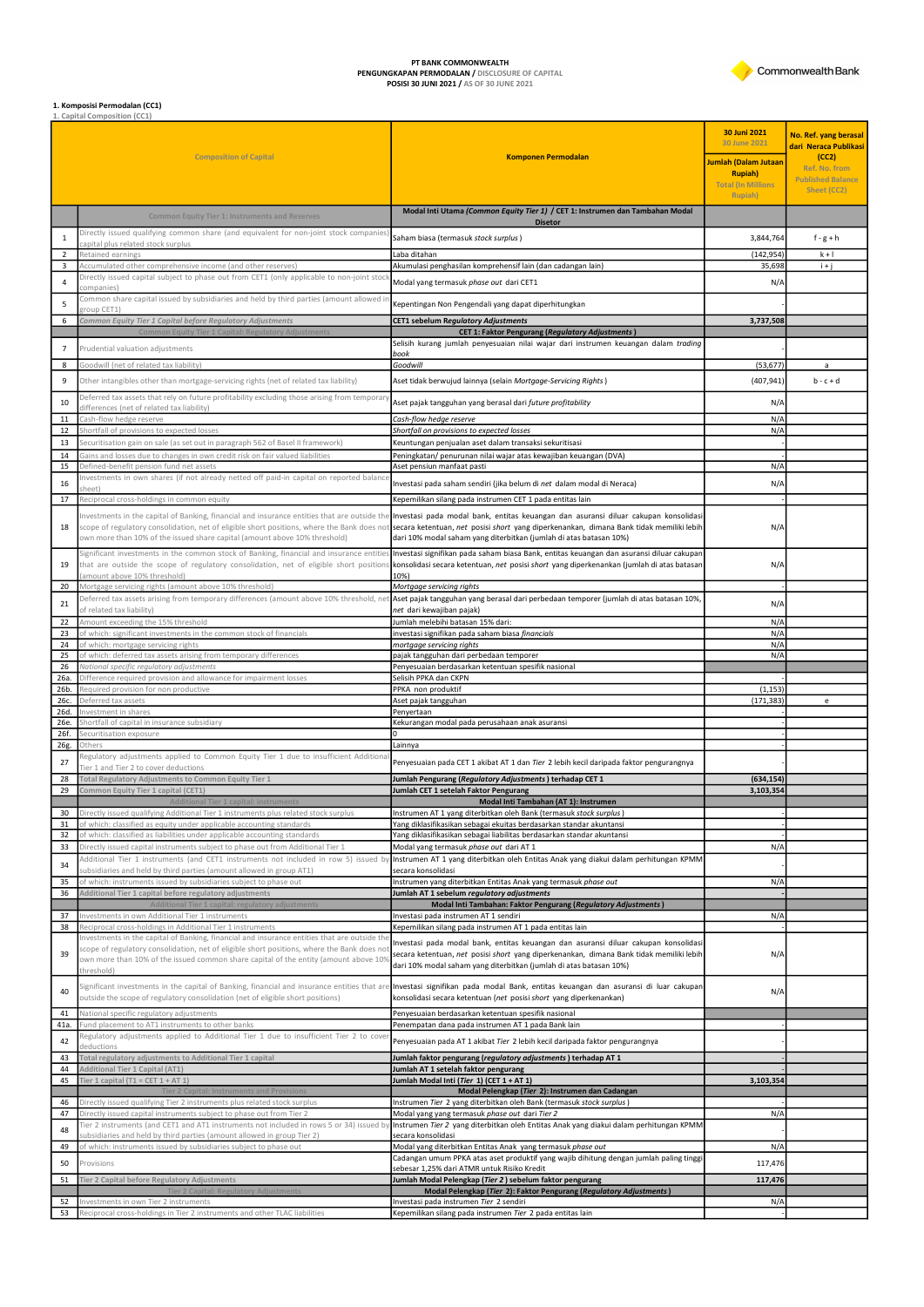|                                                                                                                                                                                                                                                                                                                                                                                                                                                                                                                                       | <b>Composition of Capital</b>                                                                                                                                                                                                                                      | <b>Komponen Permodalan</b>                                                                                                                                                                                                                                                                                                                                                                                                                                                                                                                                                                                                            | 30 Juni 2021<br>30 June 2021<br>Jumlah (Dalam Jutaan<br><b>Rupiah</b> )<br><b>Total (In Millions</b><br>Rupiah) | No. Ref. yang berasal<br>dari Neraca Publikasi<br>(CC2)<br>Ref. No. from<br><b>Published Balance</b><br>Sheet (CC2) |
|---------------------------------------------------------------------------------------------------------------------------------------------------------------------------------------------------------------------------------------------------------------------------------------------------------------------------------------------------------------------------------------------------------------------------------------------------------------------------------------------------------------------------------------|--------------------------------------------------------------------------------------------------------------------------------------------------------------------------------------------------------------------------------------------------------------------|---------------------------------------------------------------------------------------------------------------------------------------------------------------------------------------------------------------------------------------------------------------------------------------------------------------------------------------------------------------------------------------------------------------------------------------------------------------------------------------------------------------------------------------------------------------------------------------------------------------------------------------|-----------------------------------------------------------------------------------------------------------------|---------------------------------------------------------------------------------------------------------------------|
| 54                                                                                                                                                                                                                                                                                                                                                                                                                                                                                                                                    | for the 5% threshold but that no longer meets the conditions (for G-SIBs only)                                                                                                                                                                                     | Investments in the other TLAC liabilities of banking, financial and insurance entities that Investasi pada kewajiban TLAC modal bank, entitas keuangan dan asuransi diluar cakupan<br>are outside the scope of regulatory consolidation and where the bank does not own more konsolidasi secara ketentuan, net posisi short yang diperkenankan, dimana Bank tidak<br>than 10% of the issued common share capital of the entity: amount previously designated <b>memiliki lebih dari 10% modal saham yang diterbitkan; nilai sebelumnya ditetapkan</b><br>dengan threshold 5% namun tidak lagi memenuhi kriteria (untuk bank Sistemik) | N/A                                                                                                             |                                                                                                                     |
| 55                                                                                                                                                                                                                                                                                                                                                                                                                                                                                                                                    | Significant investments in the capital and other TLAC liabilities of banking, financial and<br>insurance entities that are outside the scope of regulatory consolidation (net of eligible<br>short positions)                                                      | Investasi signifikan pada modal atau instrumen TLAC Bank, entitas keuangan dan asuransi<br>di luar cakupan konsolidasi secara ketentuan (net posisi short yang diperkenankan)                                                                                                                                                                                                                                                                                                                                                                                                                                                         | N/A                                                                                                             |                                                                                                                     |
| 56<br>56a                                                                                                                                                                                                                                                                                                                                                                                                                                                                                                                             | National specific regulatory adjustments<br>Sinking fund                                                                                                                                                                                                           | Penyesuaian berdasarkan ketentuan spesifik nasional<br>Sinking fund                                                                                                                                                                                                                                                                                                                                                                                                                                                                                                                                                                   |                                                                                                                 |                                                                                                                     |
| 56b.                                                                                                                                                                                                                                                                                                                                                                                                                                                                                                                                  | Fund placement to Tier 2 instruments to other banks                                                                                                                                                                                                                | Penempatan dana pada instrumen Tier 2 pada Bank lain                                                                                                                                                                                                                                                                                                                                                                                                                                                                                                                                                                                  |                                                                                                                 |                                                                                                                     |
| $\overline{57}$                                                                                                                                                                                                                                                                                                                                                                                                                                                                                                                       | Total Regulatory Adjustments to Tier 2 Capital                                                                                                                                                                                                                     | Jumlah faktor pengurang (regulatory adjustment) Modal Pelengkap                                                                                                                                                                                                                                                                                                                                                                                                                                                                                                                                                                       |                                                                                                                 |                                                                                                                     |
| 58                                                                                                                                                                                                                                                                                                                                                                                                                                                                                                                                    | Tier 2 Capital (T2)                                                                                                                                                                                                                                                | Jumlah Modal Pelengkap (Tier 2) setelah regulatory adjustment                                                                                                                                                                                                                                                                                                                                                                                                                                                                                                                                                                         | 117,476                                                                                                         |                                                                                                                     |
| 59                                                                                                                                                                                                                                                                                                                                                                                                                                                                                                                                    | Total Capital (TC = $T1 + T2$ )                                                                                                                                                                                                                                    | Total Modal (Modal Inti + Modal Pelengkap)                                                                                                                                                                                                                                                                                                                                                                                                                                                                                                                                                                                            | 3,220,830                                                                                                       |                                                                                                                     |
| 60                                                                                                                                                                                                                                                                                                                                                                                                                                                                                                                                    | <b>Total Risk Weighted Assets</b>                                                                                                                                                                                                                                  | <b>Total Aset Tertimbang Menurut Risiko (ATMR)</b>                                                                                                                                                                                                                                                                                                                                                                                                                                                                                                                                                                                    | 12,654,889                                                                                                      |                                                                                                                     |
|                                                                                                                                                                                                                                                                                                                                                                                                                                                                                                                                       | <b>Capital Ratios and Buffers</b>                                                                                                                                                                                                                                  | Rasio Kecukupan Pemenuhan Modal Minimum (KPMM) dan Tambahan Modal (Capital<br><b>Buffer</b> )                                                                                                                                                                                                                                                                                                                                                                                                                                                                                                                                         |                                                                                                                 |                                                                                                                     |
| 61                                                                                                                                                                                                                                                                                                                                                                                                                                                                                                                                    | Common Equity Tier 1 (as a percentage of risk weighted assets)                                                                                                                                                                                                     | Rasio Modal Inti Utama (CET 1) - persentase terhadap ATMR                                                                                                                                                                                                                                                                                                                                                                                                                                                                                                                                                                             | 24.52%<br>24.52%                                                                                                |                                                                                                                     |
| 62<br>63                                                                                                                                                                                                                                                                                                                                                                                                                                                                                                                              | Tier 1 (as a percentage of risk weighted assets)<br>Total Capital (as a percentage of risk weighted assets)                                                                                                                                                        | Rasio Modal Inti (Tier 1) - persentase terhadap ATMR<br>Rasio Total Modal - persentase terhadap ATMR                                                                                                                                                                                                                                                                                                                                                                                                                                                                                                                                  | 25.45%                                                                                                          |                                                                                                                     |
| 64                                                                                                                                                                                                                                                                                                                                                                                                                                                                                                                                    | Institution specific buffer requirement (minimum CET1 requirement plus capita<br>conservation buffer plus countercyclical buffer requirements plus G-SIB buffer Buffer- persentase terhadap ATMR<br>equirement, expressed as a percentage of risk weighted assets) |                                                                                                                                                                                                                                                                                                                                                                                                                                                                                                                                                                                                                                       | 0.00%                                                                                                           |                                                                                                                     |
| 65                                                                                                                                                                                                                                                                                                                                                                                                                                                                                                                                    | of which: capital conservation buffer requirement                                                                                                                                                                                                                  | <b>Capital Conservation Buffer</b>                                                                                                                                                                                                                                                                                                                                                                                                                                                                                                                                                                                                    | 0.00%                                                                                                           |                                                                                                                     |
| 66                                                                                                                                                                                                                                                                                                                                                                                                                                                                                                                                    | of which: Bank specific countercyclical buffer requirement                                                                                                                                                                                                         | Countercyclical Buffer                                                                                                                                                                                                                                                                                                                                                                                                                                                                                                                                                                                                                | 0.00%                                                                                                           |                                                                                                                     |
| 67                                                                                                                                                                                                                                                                                                                                                                                                                                                                                                                                    | Of which: G-SIB buffer requirement                                                                                                                                                                                                                                 | Capital Surcharge untuk Bank Sistemik                                                                                                                                                                                                                                                                                                                                                                                                                                                                                                                                                                                                 | 0.00%                                                                                                           |                                                                                                                     |
| 68                                                                                                                                                                                                                                                                                                                                                                                                                                                                                                                                    | Common Equity Tier 1 available to meet buffers (as a percentage of risk weighted assets)                                                                                                                                                                           | Untuk bank umum konvensional: CET 1 yang tersedia untuk memenuhi Buffer (persentase<br>terhadap ATMR)<br>Untuk kantor cabang dari Bank yang berkedudukan di luar negeri: Bagian Dana Usaha yang<br>ditempatkan dalam CEMA (diungkapkan sebagai persentase dari ATMR) yang tersedia<br>untuk memenuhi Buffer.                                                                                                                                                                                                                                                                                                                          | 16.01%                                                                                                          |                                                                                                                     |
|                                                                                                                                                                                                                                                                                                                                                                                                                                                                                                                                       | National minima<br>(if different from Basel 3)                                                                                                                                                                                                                     | National minima (jika berbeda dari Basel 3)                                                                                                                                                                                                                                                                                                                                                                                                                                                                                                                                                                                           |                                                                                                                 |                                                                                                                     |
| 69                                                                                                                                                                                                                                                                                                                                                                                                                                                                                                                                    | National Common Equity Tier 1 minimum ratio (if different from Basel 3 minimum)                                                                                                                                                                                    | Rasio terendah CET 1 nasional (jika berbeda dengan Basel 3)                                                                                                                                                                                                                                                                                                                                                                                                                                                                                                                                                                           | N/A                                                                                                             |                                                                                                                     |
| 70<br>71                                                                                                                                                                                                                                                                                                                                                                                                                                                                                                                              | National Tier 1 minimum ratio (if different from Basel 3 minimum)<br>National total capital minimum ratio (if different from Basel 3 minimum)                                                                                                                      | Rasio terendah Tier 1 nasional (jika berbeda dengan Basel 3)<br>Rasio terendah total modal nasional (jika berbeda dengan Basel 3)                                                                                                                                                                                                                                                                                                                                                                                                                                                                                                     | N/A<br>N/A                                                                                                      |                                                                                                                     |
|                                                                                                                                                                                                                                                                                                                                                                                                                                                                                                                                       | Amounts below the thresholds for deduction (before risk weightin                                                                                                                                                                                                   | Jumlah di bawah batasan pengurangan (sebelum pembobotan risiko)                                                                                                                                                                                                                                                                                                                                                                                                                                                                                                                                                                       |                                                                                                                 |                                                                                                                     |
| 72                                                                                                                                                                                                                                                                                                                                                                                                                                                                                                                                    | Non-significant investments in the capital and other TLAC liabilities of other financia<br>entities                                                                                                                                                                | Investasi non-signifikan pada modal atau kewajiban TLAC lainnya pada entitas keuangar<br>lain                                                                                                                                                                                                                                                                                                                                                                                                                                                                                                                                         | N/A                                                                                                             |                                                                                                                     |
| 73                                                                                                                                                                                                                                                                                                                                                                                                                                                                                                                                    | Significant investments in the common stock of financial entities                                                                                                                                                                                                  | Investasi signifikan pada saham biasa entitas keuangan                                                                                                                                                                                                                                                                                                                                                                                                                                                                                                                                                                                | $N/\rho$                                                                                                        |                                                                                                                     |
| 74                                                                                                                                                                                                                                                                                                                                                                                                                                                                                                                                    | Mortgage servicing rights (net of related tax liability)                                                                                                                                                                                                           | Mortgage servicing rights (net dari kewajiban pajak)                                                                                                                                                                                                                                                                                                                                                                                                                                                                                                                                                                                  | N/A                                                                                                             |                                                                                                                     |
| 75                                                                                                                                                                                                                                                                                                                                                                                                                                                                                                                                    | Deferred tax assets arising from temporary differences (net of related tax liability)                                                                                                                                                                              | Aset pajak tangguhan yang berasal dari perbedaan temporer (net dari kewajiban pajak)                                                                                                                                                                                                                                                                                                                                                                                                                                                                                                                                                  | N/A                                                                                                             |                                                                                                                     |
|                                                                                                                                                                                                                                                                                                                                                                                                                                                                                                                                       | cable caps on the inclusion of provisions in Tio                                                                                                                                                                                                                   | Cap yang dikenakan untuk provisi pada Tier 2                                                                                                                                                                                                                                                                                                                                                                                                                                                                                                                                                                                          |                                                                                                                 |                                                                                                                     |
| 76                                                                                                                                                                                                                                                                                                                                                                                                                                                                                                                                    | pproach (prior to application of cap)                                                                                                                                                                                                                              | Provisions eligible for inclusion in Tier 2 in respect of exposures subject to standardised Provisi yang dapat diakui sebagai Tier 2 sesuai dengan eksposur berdasarkan pendekatar<br>standar (sebelum dikenakan can)                                                                                                                                                                                                                                                                                                                                                                                                                 | N/A<br>N/A                                                                                                      |                                                                                                                     |
| 77                                                                                                                                                                                                                                                                                                                                                                                                                                                                                                                                    | Cap on inclusion of provisions in Tier 2 under standardised approach<br>Provisions eligible for inclusion in Tier 2 in respect of exposures subject to internal ratings                                                                                            | Cap atas provisi yang diakui sebagai Tier 2 berdasarkan pendekatan standar<br>Provisi yang dapat diakui sebagai Tier 2 sesuai dengan eksposur berdasarkan pendekatar                                                                                                                                                                                                                                                                                                                                                                                                                                                                  |                                                                                                                 |                                                                                                                     |
| 78                                                                                                                                                                                                                                                                                                                                                                                                                                                                                                                                    | ased approach (prior to application of cap)                                                                                                                                                                                                                        | IRB (sebelum dikenakan cap)                                                                                                                                                                                                                                                                                                                                                                                                                                                                                                                                                                                                           | $N/\rho$                                                                                                        |                                                                                                                     |
| 79                                                                                                                                                                                                                                                                                                                                                                                                                                                                                                                                    | Cap for inclusion of provisions in Tier 2 under internal ratings-based approach<br>Capital instruments subject to phase-out arrangements (only applicable between 1 Jan                                                                                            | Cap atas provisi yang diakui sebagai Tier 2 berdasarkan pendekatan IRB<br>Instrumen Modal yang termasuk phase out (hanya berlaku antara 1 Jan 2018 s.d. 1 Jan                                                                                                                                                                                                                                                                                                                                                                                                                                                                         | $N/\rho$                                                                                                        |                                                                                                                     |
|                                                                                                                                                                                                                                                                                                                                                                                                                                                                                                                                       |                                                                                                                                                                                                                                                                    | 2022)                                                                                                                                                                                                                                                                                                                                                                                                                                                                                                                                                                                                                                 |                                                                                                                 |                                                                                                                     |
| 80                                                                                                                                                                                                                                                                                                                                                                                                                                                                                                                                    | Current cap on CET1 instruments subject to phase out arrangements                                                                                                                                                                                                  | Cap pada CET 1 yang temasuk phase out                                                                                                                                                                                                                                                                                                                                                                                                                                                                                                                                                                                                 | $N/\rho$                                                                                                        |                                                                                                                     |
| 81                                                                                                                                                                                                                                                                                                                                                                                                                                                                                                                                    | Amount excluded from CET1 due to cap (excess over cap after redemptions and<br>naturities)                                                                                                                                                                         | Jumlah yang dikecualikan dari CET 1 karena adanya cap (kelebihan di atas cap setelah<br>redemptions dan maturities)                                                                                                                                                                                                                                                                                                                                                                                                                                                                                                                   | $N/\rho$                                                                                                        |                                                                                                                     |
| 82                                                                                                                                                                                                                                                                                                                                                                                                                                                                                                                                    | Current cap on AT1 instruments subject to phase out arrangements                                                                                                                                                                                                   | Cap pada AT 1 yang temasuk phase out                                                                                                                                                                                                                                                                                                                                                                                                                                                                                                                                                                                                  | N/A                                                                                                             |                                                                                                                     |
| 83                                                                                                                                                                                                                                                                                                                                                                                                                                                                                                                                    | Amount excluded from AT1 due to cap (excess over cap after redemptions and maturities)                                                                                                                                                                             | Jumlah yang dikecualikan dari AT 1 karena adanya cap (kelebihan di atas cap setelah<br>redemptions dan maturities)                                                                                                                                                                                                                                                                                                                                                                                                                                                                                                                    | N/A                                                                                                             |                                                                                                                     |
| 84                                                                                                                                                                                                                                                                                                                                                                                                                                                                                                                                    | Current cap on T2 instruments subject to phase out arrangements                                                                                                                                                                                                    | Cap pada Tier 2 yang temasuk phase out                                                                                                                                                                                                                                                                                                                                                                                                                                                                                                                                                                                                | N/A                                                                                                             |                                                                                                                     |
| 85                                                                                                                                                                                                                                                                                                                                                                                                                                                                                                                                    | Amount excluded from T2 due to cap (excess over cap after redemptions and maturities)                                                                                                                                                                              | Jumlah yang dikecualikan dari Tier 2 karena adanya cap (kelebihan di atas cap setelah<br>redemptions dan maturities)                                                                                                                                                                                                                                                                                                                                                                                                                                                                                                                  | $N/\rho$                                                                                                        |                                                                                                                     |
| Modal per 30 Jun 2021 sebesar Rp 3.221 milyar mengalami penurunan jika dibandingkan dengan per 31 Des 2020 yang sebesar Rp 3.442 miliar, berasal dari penurunan laba ditahan serta kenaikan faktor pengurang modal yaitu aset<br>tangguhan dan aset tidak berwujud.<br>Capital as of 30 Jun 2021 amounted to IDR 3,221 billion, decreased as compared to 31 Dec 2020 which amounted to IDR 3,442 billion, driven by decreasing of retained earnings and increasing of capital deduction factors i.e.<br>assets and intangible assets. |                                                                                                                                                                                                                                                                    |                                                                                                                                                                                                                                                                                                                                                                                                                                                                                                                                                                                                                                       |                                                                                                                 |                                                                                                                     |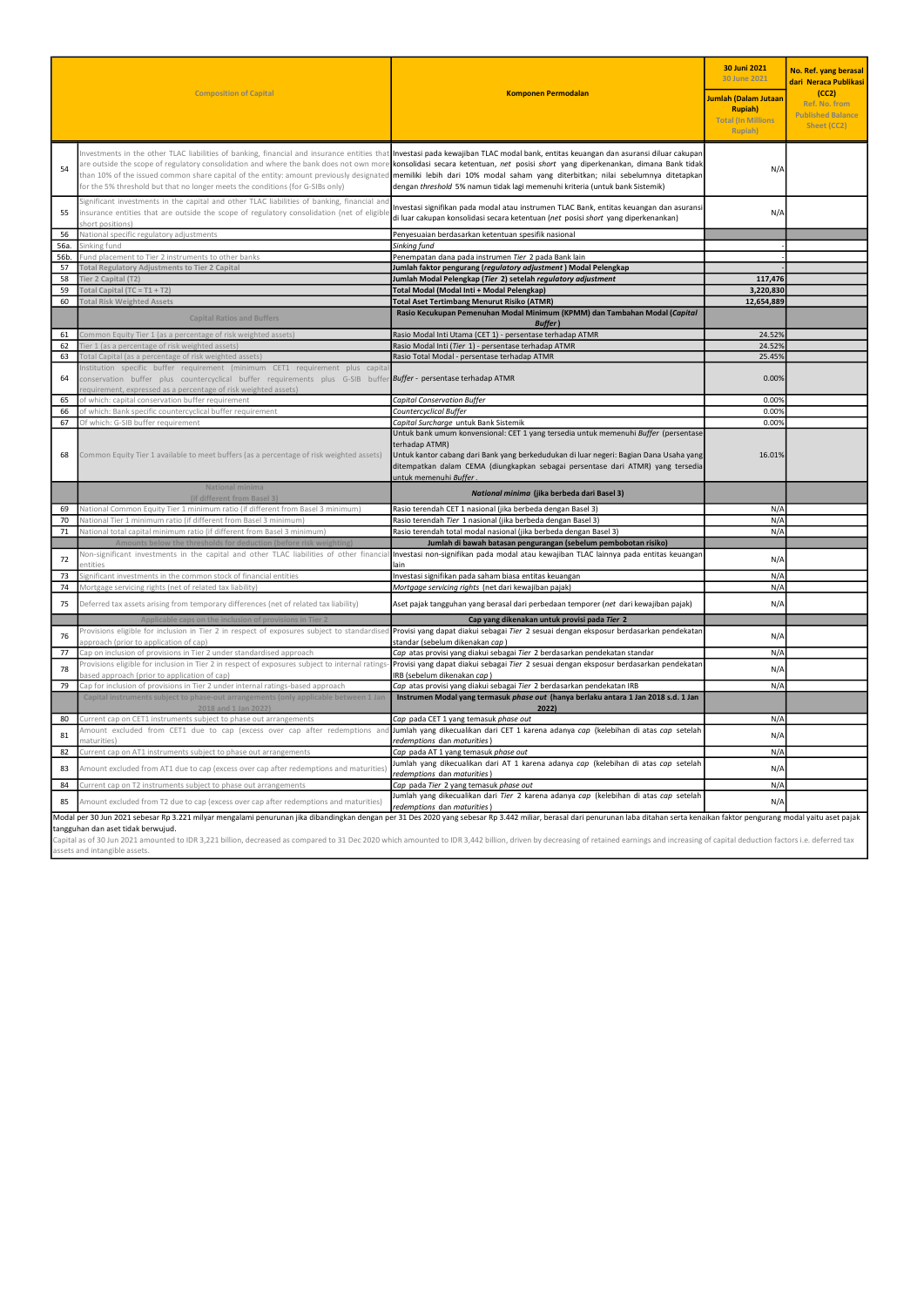## 2. Rekonsiliasi Permodalan (CC2) 2. Capital Reconciliation (CC2)

Commonwealth Bank

(dalam jutaan Rupiah)

|                              | <b>NERACA PUBLIKASI /</b>                                                                                                                          |                | (in millions Rupiah)                                    |  |  |
|------------------------------|----------------------------------------------------------------------------------------------------------------------------------------------------|----------------|---------------------------------------------------------|--|--|
|                              | POS-POS/                                                                                                                                           |                | <b>PUBLISHED BALANCE SHEET</b><br>No. Ref. ke Komposisi |  |  |
| NO.                          | <b>ITEMS</b>                                                                                                                                       | 30 Juni 2021 / | Permodalan (CC1) /                                      |  |  |
|                              |                                                                                                                                                    | 30 June 2021   | <b>Ref. No. to Capital</b><br><b>Composition (CC1)</b>  |  |  |
| <b>ASET</b><br><b>ASSETS</b> |                                                                                                                                                    |                |                                                         |  |  |
| 1.                           | Kas<br>Cash                                                                                                                                        | 97,837         |                                                         |  |  |
| 2.                           | Penempatan pada Bank Indonesia                                                                                                                     | 1,550,755      |                                                         |  |  |
| 3.                           | Placement with Bank Indonesia<br>Penempatan pada bank lain                                                                                         |                |                                                         |  |  |
|                              | Placement with other banks<br>Tagihan spot dan derivatif / forward                                                                                 | 1,662,663      |                                                         |  |  |
| 4.                           | Spot and derivative / forward receivables                                                                                                          | 19             |                                                         |  |  |
| 5.                           | Surat berharga yang dimiliki<br>Securities                                                                                                         | 3,965,511      |                                                         |  |  |
| 6.                           | Surat berharga yang dijual dengan janji dibeli kembali (repo)<br>Securities sold under repurchase agreements (repo)                                |                |                                                         |  |  |
| 7.                           | Tagihan atas surat berharga yang dibeli dengan janji dijual kembali (reverse repo)                                                                 | 1,151,182      |                                                         |  |  |
| 8.                           | Securities purchase under resale agreements (reverse repo)<br>Tagihan akseptasi                                                                    |                |                                                         |  |  |
|                              | Acceptance receivables<br>Kredit yang diberikan                                                                                                    |                |                                                         |  |  |
| 9.                           | Loans                                                                                                                                              | 10,584,558     |                                                         |  |  |
| 10.                          | Pembiayaan syariah<br>Sharia financing                                                                                                             |                |                                                         |  |  |
| 11.                          | Penyertaan modal<br>Investment in shares                                                                                                           |                |                                                         |  |  |
| 12.                          | Aset keuangan lainnya                                                                                                                              | 442,611        |                                                         |  |  |
| 13.                          | Other financial assets<br>Cadangan kerugian penurunan nilai aset keuangan -/-                                                                      |                |                                                         |  |  |
|                              | Allowance for impairment losses on financial assets -/-<br>a. Surat berharga yang dimiliki                                                         |                |                                                         |  |  |
|                              | a. Securities                                                                                                                                      |                |                                                         |  |  |
|                              | b. Kredit yang diberikan dan pembiayaan syariah<br>b. Loans and sharia financing                                                                   | 410,586        |                                                         |  |  |
|                              | c. Lainnya<br>c. Others                                                                                                                            | 153            |                                                         |  |  |
| 14.                          | Aset tidak berwujud                                                                                                                                |                |                                                         |  |  |
|                              | Intangible assets<br>a. Goodwill                                                                                                                   | 53,677         | a                                                       |  |  |
|                              | b. Aset tidak berwujud lainnya                                                                                                                     | 1,041,581      | b                                                       |  |  |
|                              | b. Other intangible assets<br>Akumulasi amortisasi aset tidak berwujud -/-                                                                         | 599,216        | $\mathsf{c}$                                            |  |  |
|                              | Accumulated amortisation of other intangible assets -/-<br>Aset tetap dan inventaris                                                               |                |                                                         |  |  |
| 15.                          | Fixed assets and equipments                                                                                                                        | 1,061,834      |                                                         |  |  |
|                              | Akumulasi penyusutan aset tetap dan inventaris -/-<br>Accumulated depreciation on fixed assets and equipments -/-                                  | 497,313        |                                                         |  |  |
| 16.                          | Aset non produktif<br>Non productive assets                                                                                                        |                |                                                         |  |  |
|                              | a. Properti terbengkalai                                                                                                                           | 827            |                                                         |  |  |
|                              | a. Abandoned properties<br>b. Agunan yang diambil alih                                                                                             | 4,619          |                                                         |  |  |
|                              | b. Foreclosed assets<br>c. Rekening tunda                                                                                                          |                |                                                         |  |  |
|                              | c. Suspense accounts                                                                                                                               |                |                                                         |  |  |
|                              | d. Aset antarkantor<br>d. Interbranch assets                                                                                                       |                |                                                         |  |  |
| 17.                          | Aset lainnya<br>Other assets                                                                                                                       |                |                                                         |  |  |
|                              | a. Aset pajak tangguhan - software                                                                                                                 | (34, 424)      | d                                                       |  |  |
|                              | a. Deferred tax assets - software<br>b. Aset pajak tangguhan - selain software                                                                     |                |                                                         |  |  |
|                              | b. Deferred tax assets - non software<br>c. Aset lainnya selain aset pajak tangguhan                                                               | 171,383        | e                                                       |  |  |
|                              | c. Other assets other than deferred tax assets                                                                                                     | 129,169        |                                                         |  |  |
| <b>TOTAL ASET</b>            | <b>TOTAL ASSETS</b>                                                                                                                                | 20,376,534     |                                                         |  |  |
|                              | <b>LIABILITAS DAN EKUITAS</b>                                                                                                                      |                |                                                         |  |  |
|                              | LIABILITIES AND EQUITY                                                                                                                             |                |                                                         |  |  |
|                              | <b>LIABILITAS</b><br>Liabilities                                                                                                                   |                |                                                         |  |  |
| 1.                           | Giro                                                                                                                                               | 984,144        |                                                         |  |  |
| 2.                           | Current accounts<br>Tabungan                                                                                                                       |                |                                                         |  |  |
|                              | Saving accounts<br>Deposito                                                                                                                        | 5,598,394      |                                                         |  |  |
| 3.                           | Deposits                                                                                                                                           | 7,351,022      |                                                         |  |  |
| 4.                           | Uang Elektronik<br>Electronic money                                                                                                                |                |                                                         |  |  |
| 5.                           | Liabilitas kepada Bank Indonesia<br>Liabilities to Bank Indonesia                                                                                  |                |                                                         |  |  |
| 6.                           | Liabilitas kepada bank lain                                                                                                                        | 136,377        |                                                         |  |  |
|                              | Liabilities to other banks<br>Liabilitas spot dan derivatif / forward                                                                              |                |                                                         |  |  |
| 7.                           | Spot and derivative / forward liabilities                                                                                                          | 4,439          |                                                         |  |  |
| 8.                           | Liabilitas atas surat berharga yang dijual dengan janji dibeli kembali (repo)<br>Liabilities on securities sold under repurchase agreements (repo) |                |                                                         |  |  |
| 9.                           | Liabilitas akseptasi<br>Acceptance liabilities                                                                                                     |                |                                                         |  |  |
|                              |                                                                                                                                                    |                |                                                         |  |  |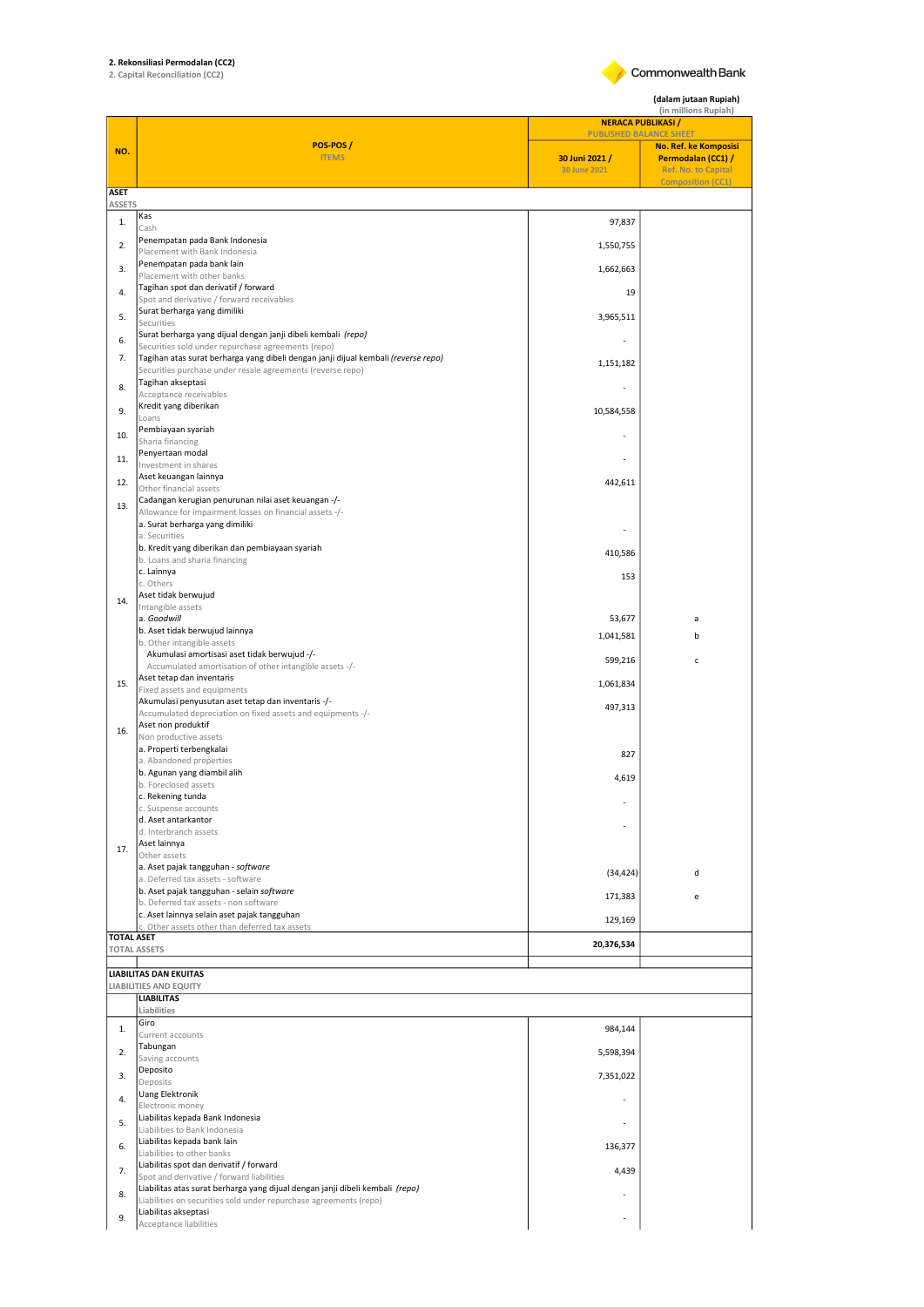|     |                                                                                                                            | <b>NERACA PUBLIKASI</b><br><b>PUBLISHED BALANCE SHEET</b> |                            |  |
|-----|----------------------------------------------------------------------------------------------------------------------------|-----------------------------------------------------------|----------------------------|--|
|     | POS-POS/                                                                                                                   |                                                           | No. Ref. ke Komposisi      |  |
| NO. | <b>ITEMS</b>                                                                                                               | 30 Juni 2021 /                                            | Permodalan (CC1) /         |  |
|     |                                                                                                                            | 30 June 2021                                              | <b>Ref. No. to Capital</b> |  |
|     |                                                                                                                            |                                                           | <b>Composition (CC1)</b>   |  |
| 10. | Surat berharga yang diterbitkan<br>Securities issued                                                                       | 994,969                                                   |                            |  |
|     | Pinjaman/pembiayaan yang diterima                                                                                          |                                                           |                            |  |
| 11. | Loans / financing received                                                                                                 |                                                           |                            |  |
| 12. | Setoran jaminan                                                                                                            |                                                           |                            |  |
|     | Margin deposits<br>Liabilitas antar kantor                                                                                 |                                                           |                            |  |
| 13. | Interbranch liabilities                                                                                                    | 25                                                        |                            |  |
| 14. | Liabilitas lainnya                                                                                                         | 1,556,815                                                 |                            |  |
|     | Other liabilities<br><b>TOTAL LIABILITAS</b>                                                                               |                                                           |                            |  |
|     | <b>TOTAL LIABILITIES</b>                                                                                                   | 16,626,185                                                |                            |  |
|     | <b>EKUITAS</b>                                                                                                             |                                                           |                            |  |
|     | <b>EQUITY</b>                                                                                                              |                                                           |                            |  |
| 15. | Modal disetor                                                                                                              |                                                           |                            |  |
|     | Paid up capital<br>a. Modal dasar                                                                                          |                                                           |                            |  |
|     | a. Authorised capital                                                                                                      | 13,000,000                                                | f                          |  |
|     | b. Modal yang belum disetor -/-                                                                                            |                                                           |                            |  |
|     | b. Unpaid capital -/-                                                                                                      | 9,180,333                                                 | g                          |  |
|     | c. Saham yang dibeli kembali (treasury stock) -/-                                                                          |                                                           |                            |  |
|     | c. Treasury stock -/-                                                                                                      |                                                           |                            |  |
| 16. | Tambahan modal disetor<br>Additional paid up capital                                                                       |                                                           |                            |  |
|     | a. Agio                                                                                                                    |                                                           |                            |  |
|     | a. Agio                                                                                                                    | 25,097                                                    | h                          |  |
|     | b. Disagio -/-                                                                                                             |                                                           |                            |  |
|     | b. Disagio -/-                                                                                                             |                                                           |                            |  |
|     | c. Dana setoran modal                                                                                                      |                                                           |                            |  |
|     | c. Funds for paid up capital<br>d. Lainnya                                                                                 |                                                           |                            |  |
|     | d. Others                                                                                                                  |                                                           |                            |  |
|     | Penghasilan komprehensif lain                                                                                              |                                                           |                            |  |
| 17. | Other Comprehensive Income                                                                                                 |                                                           |                            |  |
|     | a. Keuntungan (kerugian) dari perubahan nilai aset keuangan yang diukur pada nilai                                         |                                                           |                            |  |
|     | wajar melalui penghasilan komprehensif lainnya (net setelah pajak)                                                         | 20,787                                                    |                            |  |
|     | a. Unrealized gain (loss) on financial assets measured at fair value through other<br>comprehensive income (net after tax) |                                                           |                            |  |
|     | b. Pengukuran kembali atas program imbalan pasti (net setelah pajak)                                                       |                                                           |                            |  |
|     | b. Remeasurement of post employment benefit (net after tax)                                                                | 12,798                                                    |                            |  |
|     | c. Lainnya                                                                                                                 | 43                                                        |                            |  |
|     | c. Others                                                                                                                  |                                                           |                            |  |
| 18. | Cadangan                                                                                                                   |                                                           |                            |  |
|     | Reserves<br>a. Cadangan umum                                                                                               |                                                           |                            |  |
|     | a. General reserves                                                                                                        | 14,911                                                    | j                          |  |
|     | b. Cadangan tujuan                                                                                                         |                                                           |                            |  |
|     | b. Appropriated reserves                                                                                                   |                                                           |                            |  |
| 19. | Laba/rugi                                                                                                                  |                                                           |                            |  |
|     | Retained earnings<br>a. Tahun-tahun lalu                                                                                   |                                                           |                            |  |
|     | a. Previous years                                                                                                          | (33, 293)                                                 | k                          |  |
|     | b. Tahun berjalan                                                                                                          |                                                           | т                          |  |
|     | b. Current year                                                                                                            | (109, 661)                                                |                            |  |
|     | c. Dividen yang dibayarkan -/-                                                                                             |                                                           |                            |  |
|     | c. Dividend paid (-/-)                                                                                                     |                                                           |                            |  |
|     | <b>TOTAL EKUITAS</b><br><b>TOTAL EQUITY</b>                                                                                | 3,750,349                                                 |                            |  |
|     | <b>TOTAL LIABILITAS DAN EKUITAS</b>                                                                                        |                                                           |                            |  |
|     | <b>TOTAL LIABILITIES AND EQUITY</b>                                                                                        | 20,376,534                                                |                            |  |